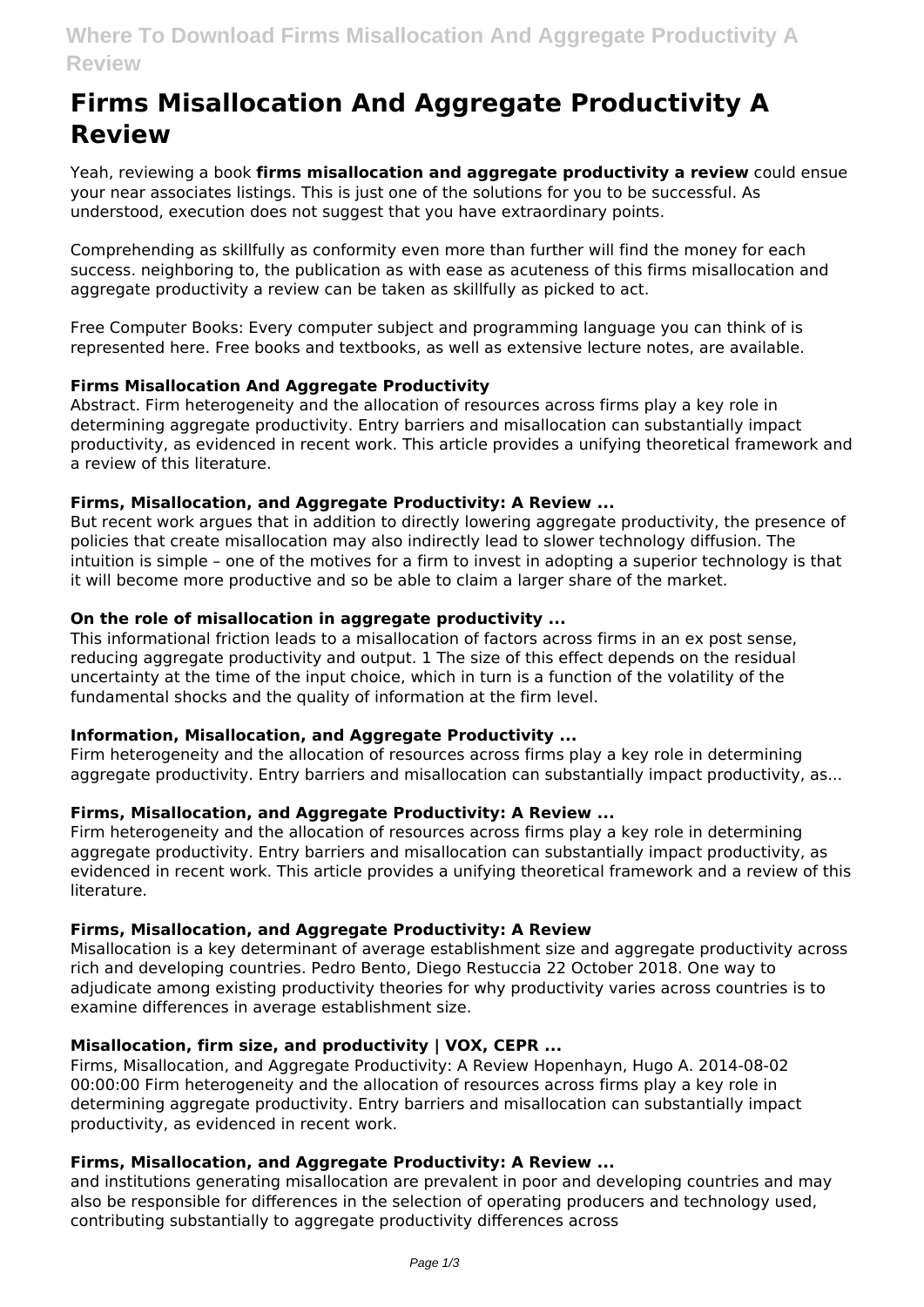# **Where To Download Firms Misallocation And Aggregate Productivity A Review**

# **Misallocation and aggregate productivity across time and space**

Misallocation is a key determinant of average establishment size and aggregate productivity across rich and developing countries The enormous disparity in average incomes across countries has been the primary empirical fact motivating the study of economics for two centuries. In recent decades, a consensus has emerged that differences in productivity are the main proximate cause of this ...

### **Misallocation, firm size, and productivity - European**

It points out that reallocation of resources towards firms with high marginal products can significantly contribute to aggregate productivity growth (APG), even to the point of keeping the technology of individual firms constant. However, resource misallocations will mechanically lead to aggregate productivity losses.

#### **Aggregate productivity losses from factor misallocation ...**

Additionally, exploiting the differences in the We note that the empirical results in Hsieh and Klenow (2009) about misallocation in China and India relative to the United States also point to ferences in the distribution of the z i as an important factor in explaining low aggregate productivity in these countries, see for example their Fig. 1.Bollard et al. study misallocation across a set of ...

#### **Misallocation and productivity - ScienceDirect**

We propose a theory linking imperfect information to resource misallocation and hence to aggregate productivity and output. In our setup, firms look to a variety of noisy information sources when making input decisions. We devise a novel empirical strategy that uses a combination of firmlevel ...

#### **Information, Misallocation and Aggregate Productivity | NBER**

Abstract: A recent, dynamic research programme has uncovered the extent to which the misallocation of factors of production can reduce aggregate productivity. The evidence suggests that the incidence of misallocation is greater in developing countries, although there is a lively debate on the best methods for calculating it, and on how data mismeasurement can affect the results.

# **Firms, Productivity Dispersion and Reallocation: Some ...**

David Rezza Baqaee, Emmanuel Farhi, Productivity and Misallocation in General Equilibrium, The Quarterly Journal of Economics, Volume 135, Issue 1, ... due to the reallocation over time of market share to high-markup firms, accounts for about half of aggregate TFP growth over the period 1997–2015.

#### **Productivity and Misallocation in General Equilibrium ...**

The Regulation of Entry and Aggregate Productivity \* Markus Poschke. McGill University and IZA. Search for more papers by this author. Markus Poschke. ... Firms, Misallocation, and Aggregate Productivity: A Review, Annual Review of Economics, 10.1146/annurev-economics-082912-110223, 6, ...

# **The Regulation of Entry and Aggregate Productivity ...**

Productivity and Misallocation. Chang-Tai Hsieh & Pete Klenow. Share

# **Productivity and Misallocation | NBER**

However, the level of average mark-up does not, by itself, affect aggregate productivity. Instead, aggregate productivity depends on the heterogeneity of mark-ups across firms. From a social perspective, low-mark-up firms are too large and high-mark-up firms are too small. This inefficiency in the allocation of resources across firms reduces aggregate productivity.

# **Aggregate productivity and the rise of mark-ups | VOX ...**

Contracts, Firm Dynamics and Aggregate Productivity April 2019 ... Our work is related to different strands of the literature on firm dynamics, misallocation and aggregate productivity. It is connected to the literature that evaluates the effects of idiosyncratic distortions, ...

#### **Contracts, Firm Dynamics and Aggregate Productivity**

economy to firm-level productivity. They find that the greater the distortions, the smaller the size of